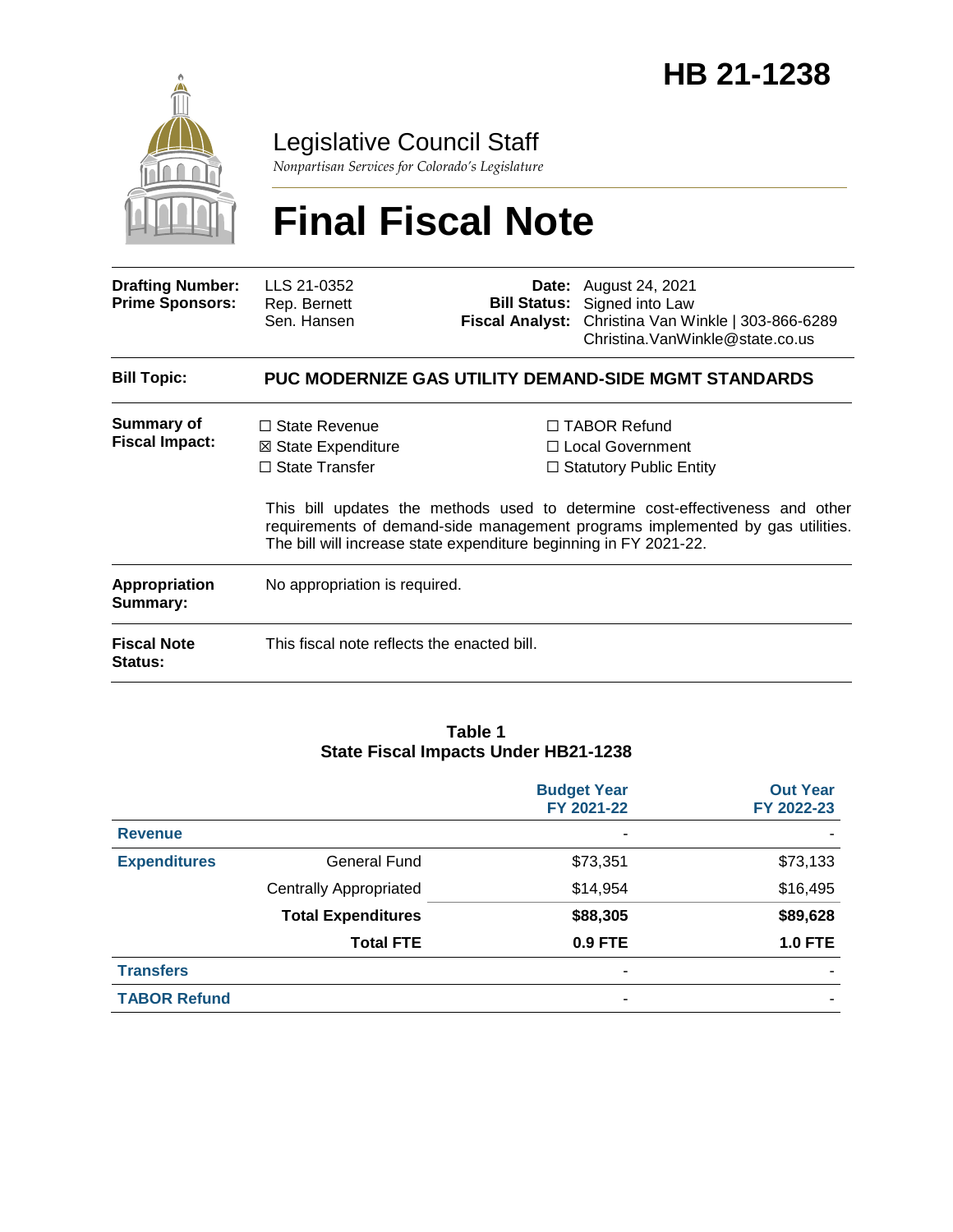# Page 2<br>August 24, 2021 **HB 21-1238**

# **Summary of Legislation**

This bill revises the requirements of gas utility demand-side management (DSM) programs beginning in 2022, including updates to the methods used to determine cost-effectiveness. In considering the cost-effectiveness of DSM programs, the Public Utilities Commission (PUC) is required to consider the avoided costs to ratepayers resulting from the reduced consumption of natural gas. Avoided costs must include carbon dioxide and methane emissions based on the most recent assessment by the federal government on the social cost of carbon and the social cost of methane. In calculating the avoided cost of methane emissions, the PUC is required to account for natural gas leakage during extraction, processing, transportation and delivery by the gas public utility and combustion of natural gas by end-users.

The bill also makes various changes to the current gas utility DSM program requirements, including:

- adding behind-the-meter thermal renewable sources to the definition of DSM programs;
- allowing the PUC to deem innovative technologies with the potential for significant energy saving impact cost-effective;
- establishing minimum expenditures that must be targeted to customers in income-qualified households;
- revising expenditure target requirements; and
- adding savings targets and budget control mechanisms to the approval process for gas DSM programs, aligned with the existing process that applies to electric DSM programs; and
- adding labor standards for work performed under a gas DSM program.

# **Background**

Demand-side management programs aim to reduce end-use natural gas consumption in a cost effective manner, and are defined in statute as programs that support energy efficiency, conservation, and load management. This bill adds behind-the-meter thermal renewable sources to that definition.

Under current law, a utility's annual expenditure target for DSM programs must be equal to at least 0.5 percent of total revenues from its sales customers in the prior year. This bill revises that requirement by directing the PUC adopt an estimated budget for DSM program that is commensurate with the energy savings targets established by the commission, which must be consistent with achieving the greenhouse gas reduction targets.

Finally, current PUC rules consider avoided greenhouse gas emissions to be a non-energy benefit of gas utility DSM programs. This benefit is incorporated into the cost-effectiveness of a gas utility DSM portfolio by multiplying the initial total resource cost ratio, which excludes consideration of avoided emissions and other societal benefits, by 1.05 to reflect the value of the avoided emissions and other societal benefits. This bill requires gas utilities to use the social cost of carbon and social cost of methane developed by the federal government to account for the non-energy benefits of gas DSM programs.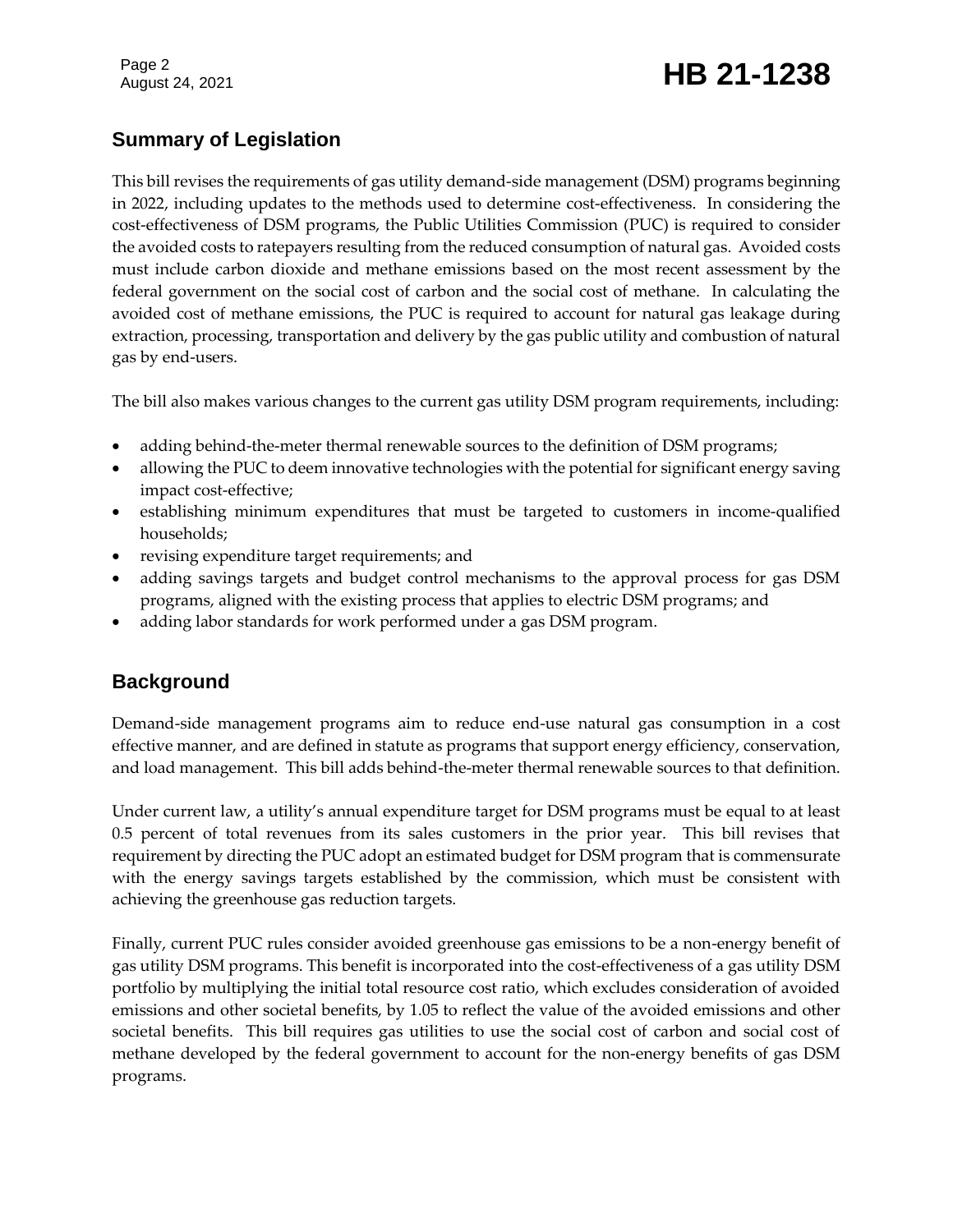# **State Expenditures**

This bill will increase expenditures in the Department of Labor and Employment by \$88,305 and 0.9 FTE in FY 2021-22 and \$89,628 and 1.0 FTE in FY 2022-23 and ongoing. The bill will minimally increase workload in the Department of Regulatory Agencies and the Department of Public Health and Environment beginning in FY 2021-22. These costs are reflected in Table 2 and discussed below.

#### **Table 2 Expenditures Under HB21-1238**

|                                           | FY 2021-22 | FY 2022-23     |
|-------------------------------------------|------------|----------------|
| Department of Labor and Employment        |            |                |
| <b>Personal Services</b>                  | \$65,801   | \$71,783       |
| <b>Operating Expenses</b>                 | \$1,350    | \$1,350        |
| <b>Capital Outlay Costs</b>               | \$6,200    |                |
| Centrally Appropriated Costs <sup>1</sup> | \$14.954   | \$16,495       |
| <b>Total Cost</b>                         | \$88,305   | \$89,628       |
| <b>Total FTE</b>                          | $0.9$ FTE  | <b>1.0 FTE</b> |

<sup>1</sup> *Centrally appropriated costs are not included in the bill's appropriation.*

**Department of Labor and Employment**. The Department of Labor and Employment requires one full-time staff member to develop and maintain a certified contractor list. This staff person will contact apprenticeship sponsors to obtain a list of contractors and employers affiliated with their registered apprenticeship program. There are an estimated 150 apprenticeship sponsors within the mechanical, plumbing, and electrical occupations, and each sponsor may be affiliated with multiple contractors. This fiscal note assumes that each apprenticeship sponsor will require 12 hours of work to collect the necessarily information to compile the certified contractor list, which will be updated annually. Staff costs have been prorated to reflect the General Fund pay date shift. See the Technical Note below about the provisions of the bill affecting the Department of Labor and Employment.

**Public Utilities Commission**. The bill's specified commencement date of 2022 is consistent with or near the time when gas utilities will be filing their DSM plans with the PUC. As a result, the changes proposed in this bill can be incorporated into the regular filing deadline for gas utility DSM plans. This bill will require modifications to the commission's current rules for gas DSM, but these changes can be incorporated into rules in the ordinary course of business.

**Department of Public Health and Environment**. The bill requires the PUC to collaborate with the Air Quality Control Commission (AQCC) to ensure emissions reductions through gas DMS programs are accounted for in meeting the state's greenhouse gas reduction goals. The AQCC can accomplish this workload within existing staffing resources.